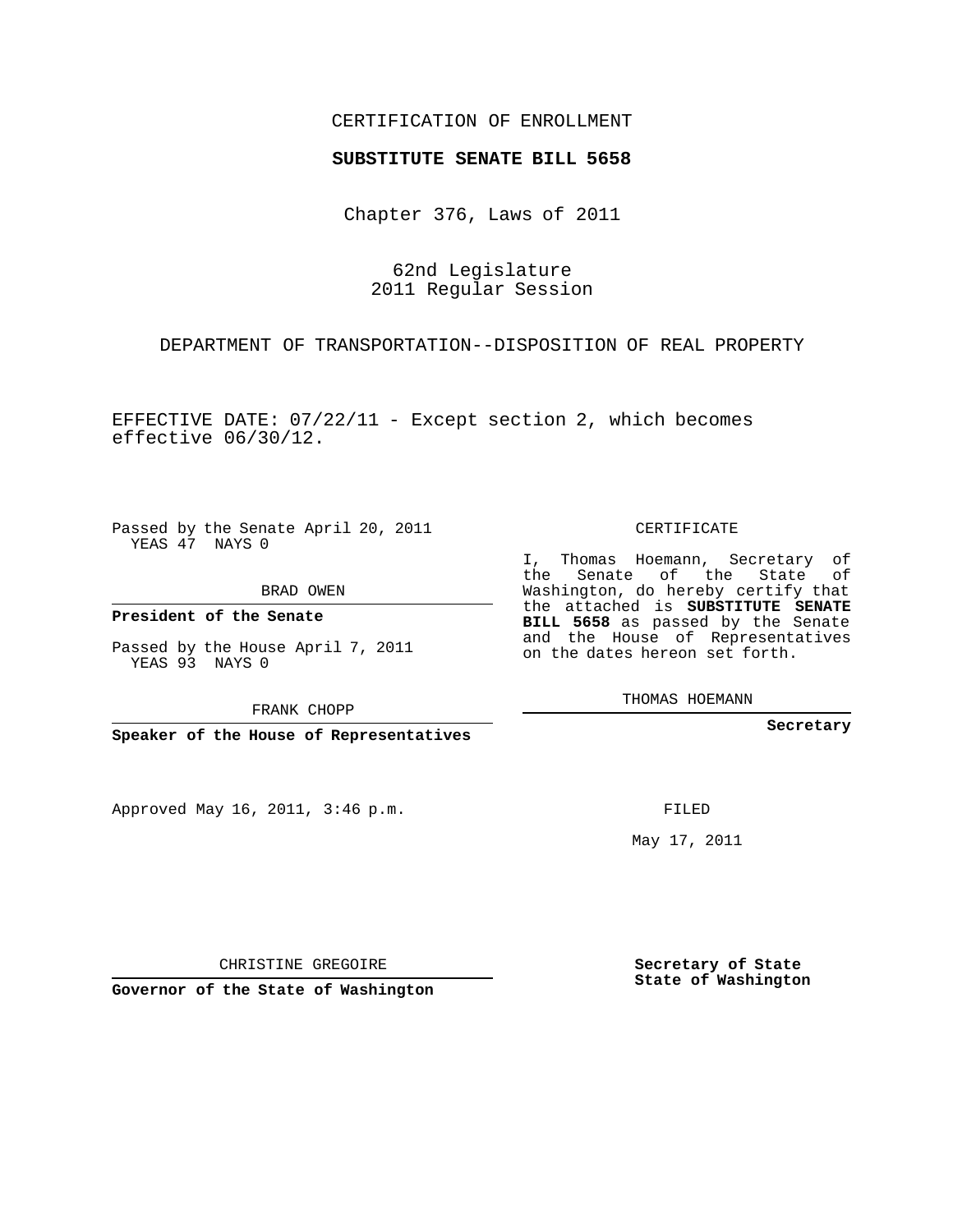## **SUBSTITUTE SENATE BILL 5658** \_\_\_\_\_\_\_\_\_\_\_\_\_\_\_\_\_\_\_\_\_\_\_\_\_\_\_\_\_\_\_\_\_\_\_\_\_\_\_\_\_\_\_\_\_

\_\_\_\_\_\_\_\_\_\_\_\_\_\_\_\_\_\_\_\_\_\_\_\_\_\_\_\_\_\_\_\_\_\_\_\_\_\_\_\_\_\_\_\_\_

AS AMENDED BY THE HOUSE

Passed Legislature - 2011 Regular Session

## **State of Washington 62nd Legislature 2011 Regular Session**

**By** Senate Transportation (originally sponsored by Senators King, Haugen, and Shin)

READ FIRST TIME 02/23/11.

 1 AN ACT Relating to the sale or exchange of surplus real property by 2 the department of transportation; amending RCW 47.12.063 and 47.12.063; 3 providing an effective date; and providing an expiration date.

4 BE IT ENACTED BY THE LEGISLATURE OF THE STATE OF WASHINGTON:

 5 **Sec. 1.** RCW 47.12.063 and 2010 c 157 s 1 are each amended to read 6 as follows:

 (1) It is the intent of the legislature to continue the department's policy giving priority consideration to abutting property owners in agricultural areas when disposing of property through its surplus property program under this section.

 (2) Whenever the department determines that any real property owned by the state of Washington and under the jurisdiction of the department is no longer required for transportation purposes and that it is in the public interest to do so, the department may sell the property or exchange it in full or part consideration for land or improvements or 16 for construction of improvements at fair market value to any person through the solicitation of written bids through public advertising in 18 the manner prescribed under RCW 47.28.050 or in the manner prescribed 19 under RCW 47.12.283.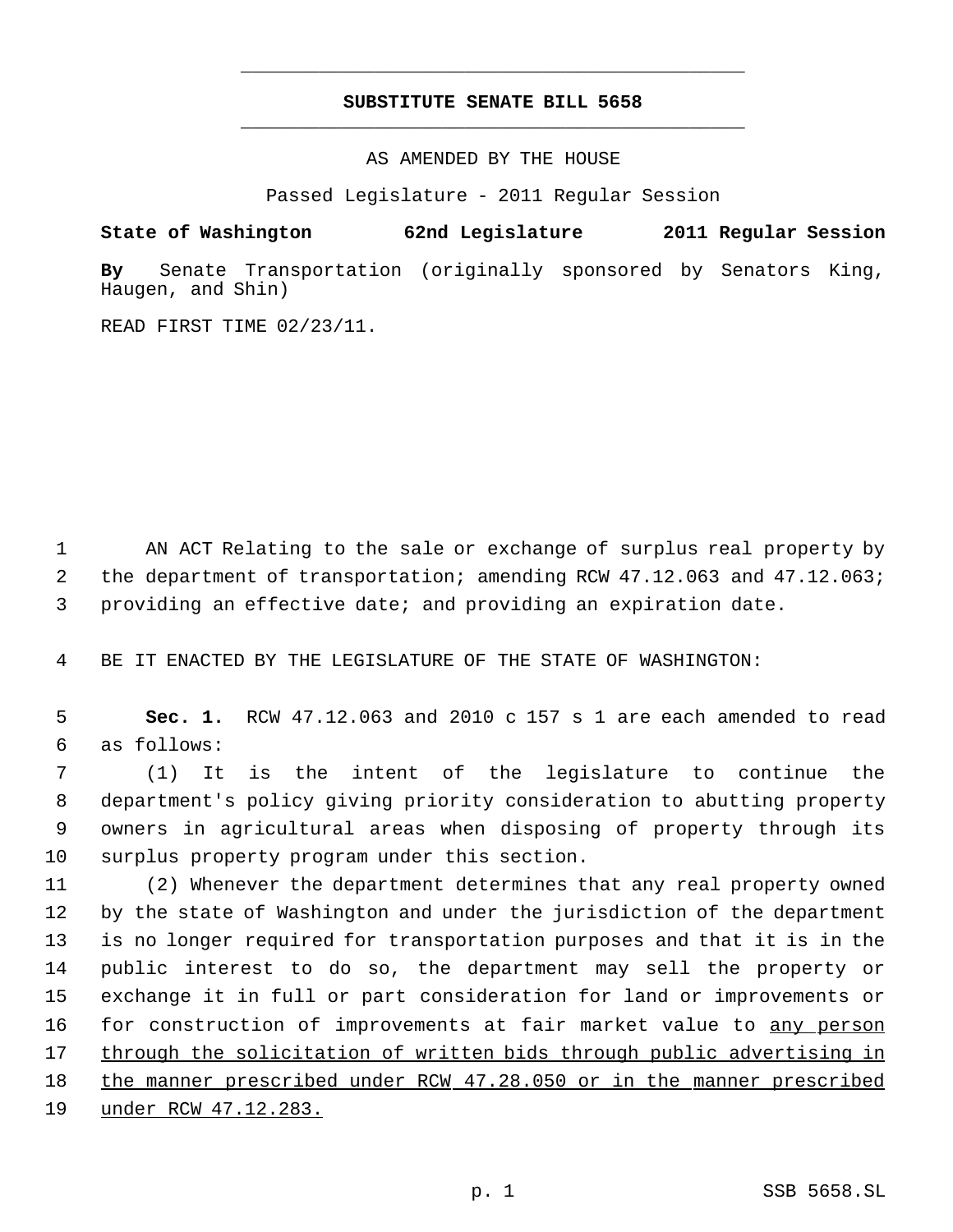(3) The department may forego the processes prescribed by RCW

2 47.28.050 and 47.12.283 and sell the real property to any of the following ((governmental)) entities or persons at fair market value:

(a) Any other state agency;

(b) The city or county in which the property is situated;

(c) Any other municipal corporation;

(d) Regional transit authorities created under chapter 81.112 RCW;

 (e) The former owner of the property from whom the state acquired title;

 (f) In the case of residentially improved property, a tenant of the department who has resided thereon for not less than six months and who 12 is not delinquent in paying rent to the state;

 (g) Any abutting private owner but only after each other abutting private owner (if any), as shown in the records of the county assessor, is notified in writing of the proposed sale. If more than one abutting private owner requests in writing the right to purchase the property within fifteen days after receiving notice of the proposed sale, the property shall be sold at public auction in the manner provided in RCW 47.12.283;

20 (h) ((To any person through the solicitation of written bids 21 through public advertising in the manner prescribed by RCW 47.28.050;

22  $(\frac{1}{2})$ ) To any other owner of real property required for transportation purposes;

24 ( $(\frac{1}{2})$ ) (i) In the case of property suitable for residential use, any nonprofit organization dedicated to providing affordable housing to very low-income, low-income, and moderate-income households as defined in RCW 43.63A.510 and is eligible to receive assistance through the Washington housing trust fund created in chapter 43.185 RCW;

29 ( $(\overline{+k})$ ) (j) A federally qualified community health center as defined in RCW 82.04.4311; or

31 ( $(\{\pm\})$ ) (k) A federally recognized Indian tribe within whose reservation boundary the property is located.

 $(1, 3)$  ( $(1, 3)$ ) (4) When selling real property pursuant to RCW 47.12.283, the department may withhold or withdraw the property from an auction 35 when requested by one of the entities or persons listed in subsection (3) of this section and only after the receipt of a nonrefundable deposit equal to ten percent of the fair market value of the real property or five thousand dollars, whichever is less. This subsection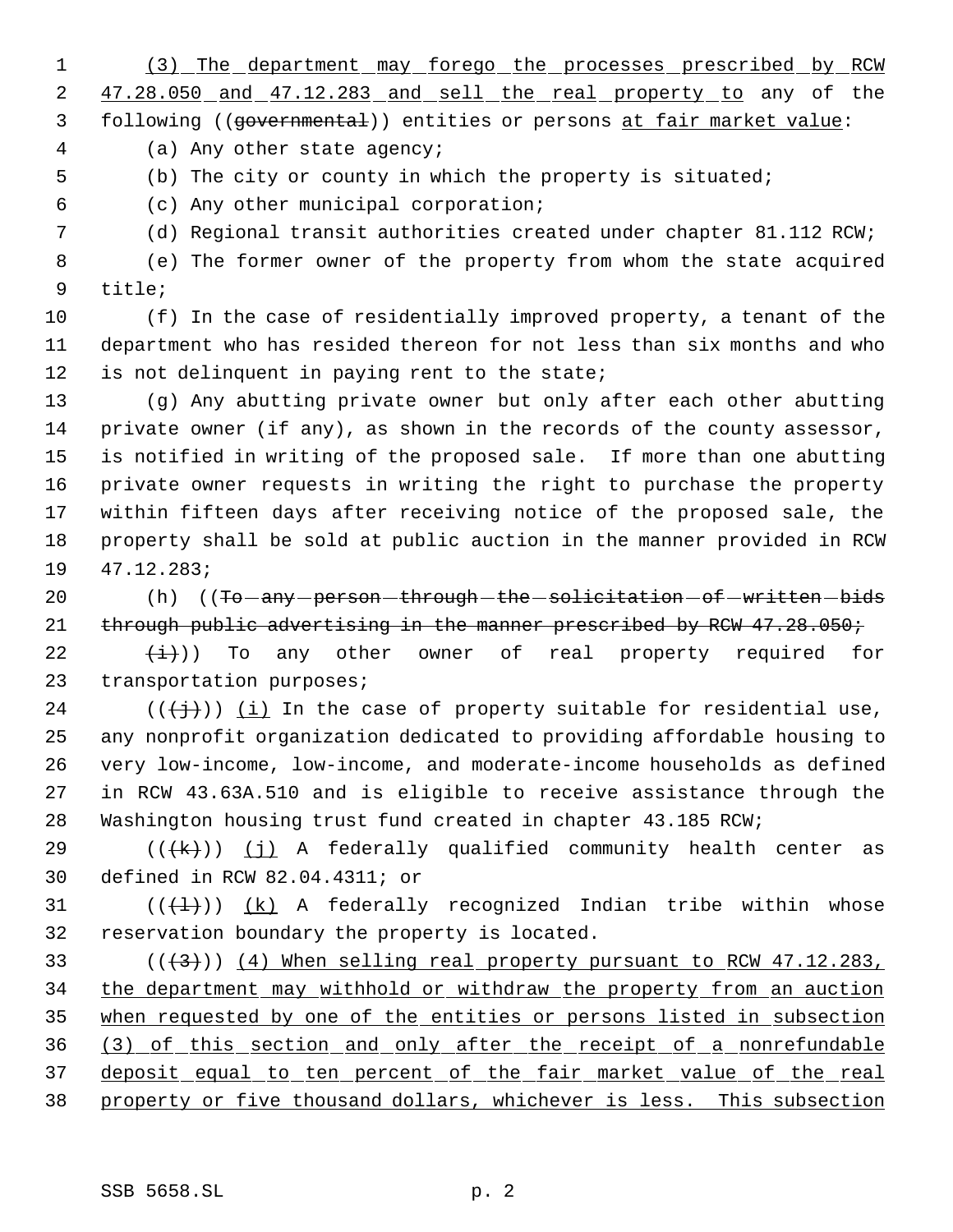1 does notprohibit the department from exercising its discretion to 2 withhold or withdraw the real property from an auction if the department determines that the property is no longer surplus or chooses 4 to sell the property through one of the other means listed in subsection (2) of this section. If a transaction under this subsection is not completed within sixty days, the real property must be put back up for sale.

8 (5) Sales to purchasers may at the department's option be for cash, by real estate contract, or exchange of land or improvements. Transactions involving the construction of improvements must be 11 conducted pursuant to chapter 47.28 RCW ((or)) and Title 39 RCW, as applicable, and must comply with all other applicable laws and rules.

13  $((+4))$  (6) Conveyances made pursuant to this section shall be by deed executed by the secretary of transportation and shall be duly acknowledged.

 $((+5))$   $(7)$  Unless otherwise provided, all moneys received pursuant to the provisions of this section less any real estate broker commissions paid pursuant to RCW 47.12.320 shall be deposited in the motor vehicle fund.

 **Sec. 2.** RCW 47.12.063 and 2006 c 17 s 2 are each amended to read as follows:

 (1) It is the intent of the legislature to continue the department's policy giving priority consideration to abutting property owners in agricultural areas when disposing of property through its surplus property program under this section.

 (2) Whenever the department determines that any real property owned by the state of Washington and under the jurisdiction of the department is no longer required for transportation purposes and that it is in the public interest to do so, the department may sell the property or exchange it in full or part consideration for land or improvements or for construction of improvements at fair market value to any person through the solicitation of written bids through public advertising in the manner prescribed under RCW 47.28.050 or in the manner prescribed under RCW 47.12.283.

 (3) The department may forego the processes prescribed by RCW 47.28.050 and 47.12.283 and sell the real property to any of the 37 following ((governmental)) entities or persons at fair market value: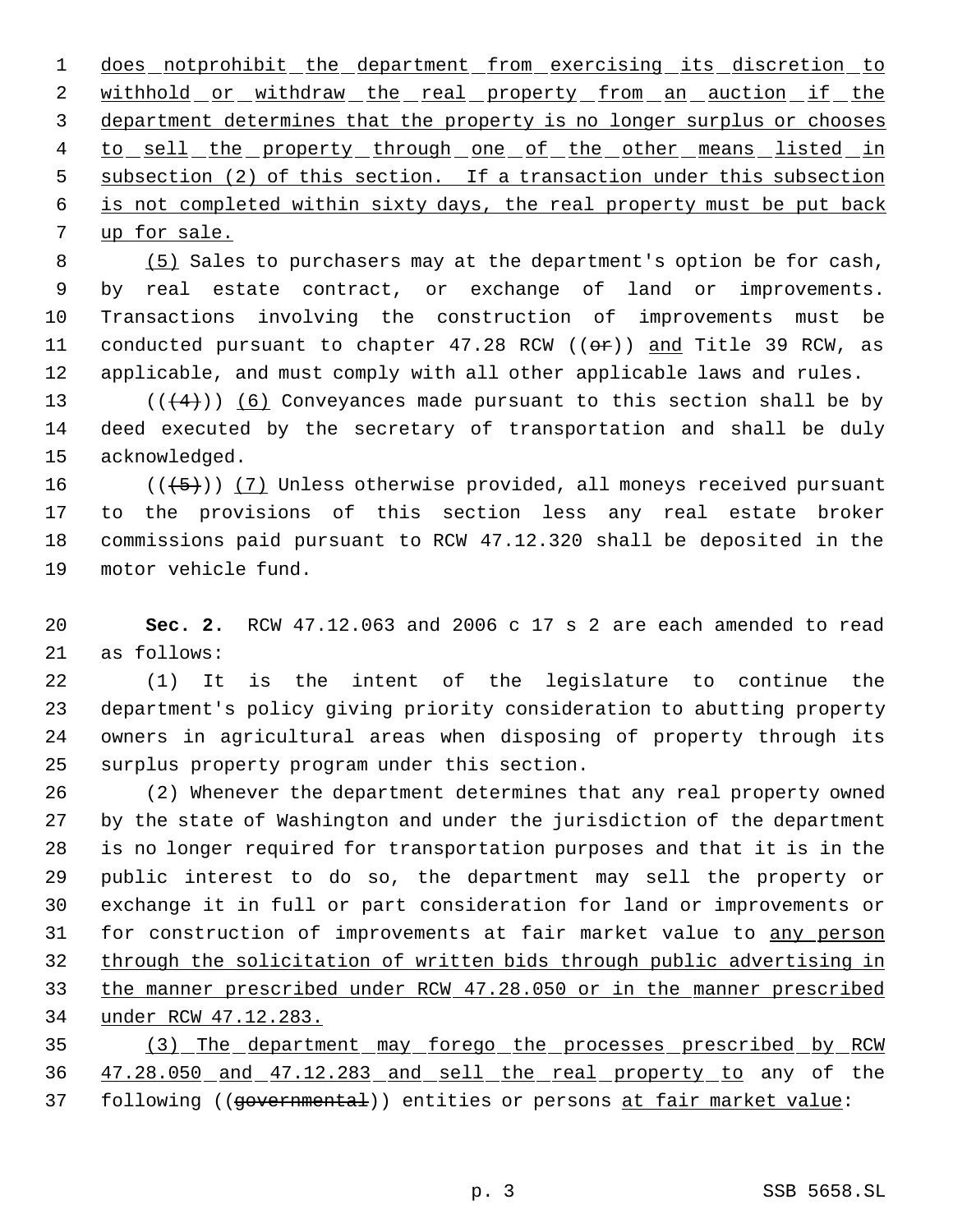- 1 (a) Any other state agency;
- (b) The city or county in which the property is situated;
- (c) Any other municipal corporation;
- (d) Regional transit authorities created under chapter 81.112 RCW;

 (e) The former owner of the property from whom the state acquired title;

 (f) In the case of residentially improved property, a tenant of the department who has resided thereon for not less than six months and who is not delinquent in paying rent to the state;

 (g) Any abutting private owner but only after each other abutting private owner (if any), as shown in the records of the county assessor, is notified in writing of the proposed sale. If more than one abutting private owner requests in writing the right to purchase the property within fifteen days after receiving notice of the proposed sale, the property shall be sold at public auction in the manner provided in RCW 47.12.283;

17 (h) ((To any person through the solicitation of written bids 18 through public advertising in the manner prescribed by RCW 47.28.050;

19  $(\pm)$ ) To any other owner of real property required for 20 transportation purposes;

21 ( $(\langle +\frac{1}{2}\rangle)$  (i) In the case of property suitable for residential use, any nonprofit organization dedicated to providing affordable housing to very low-income, low-income, and moderate-income households as defined in RCW 43.63A.510 and is eligible to receive assistance through the Washington housing trust fund created in chapter 43.185 RCW; or

26 ( $(\overline{+k})$ ) (j) A federally recognized Indian tribe within whose reservation boundary the property is located.

 $((+3))$   $(4)$  When selling real property pursuant to RCW 47.12.283, 29 the department may withhold or withdraw the property from an auction when requested by one of the entities or persons listed in subsection (3) of this section and only after the receipt of a nonrefundable deposit equal to ten percent of the fair market value of the real property or five thousand dollars, whichever is less. This subsection does not prohibit the department from exercising its discretion to 35 withhold or withdraw the real property from an auction if the department determines that the property is no longer surplus or chooses 37 to sell the property through one of the other means listed in